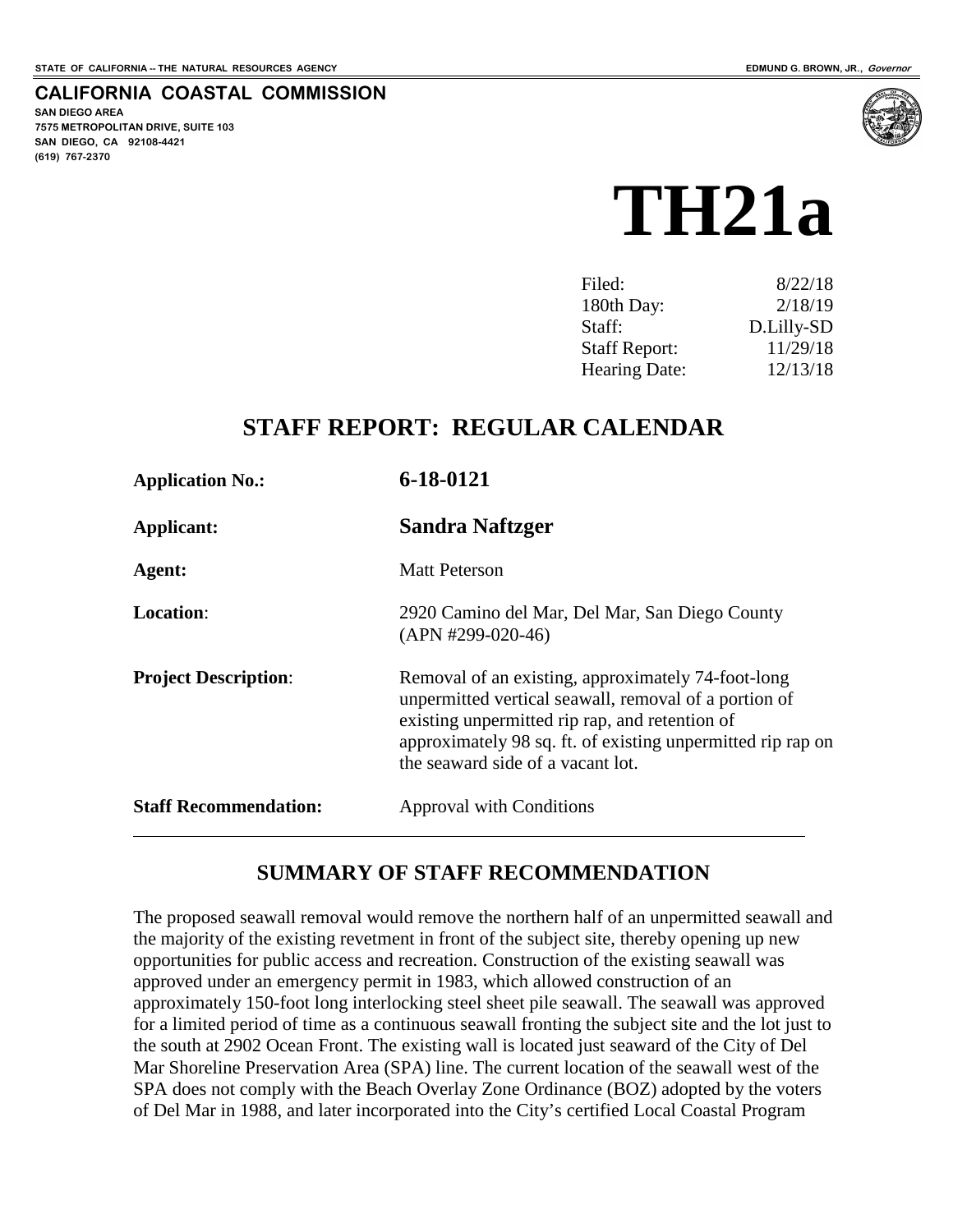#### 6-18-0121 (Sandra Naftzger )

(LCP). The City has approved construction of a new vertical sheet pile seawall on the western property line of the subject site, inland of the existing seawall and SPA line as consistent with the City's LCP.

However, the emergency permit issued in 1983 never received a follow-up coastal development permit to retain the emergency work and make it permanent. Thus, the existing wall across both the subject site and the adjacent lot to the south is considered unpermitted. The subject project removes only the northern half of the unpermitted wall, and would retain some rock into order to support the remaining portion of the unpermitted wall. The lot to the south is now under separate ownership from the subject site. The owner of the neighboring lot is not party to the subject permit application, and has not applied to remove or replace the portion of the wall in front of that lot. Thus, the full extent of unpermitted development associated with the previous emergency permit issued for these two adjacent lots cannot be resolved through the subject permit action. Furthermore, the existing unpermitted wall has been in place for approximately 35 years, without any assessment of or mitigation for the impacts to sand supply or public access and recreation.

Maintaining the beach for public recreational pursuits and providing adequate access thereto has been a prime concern of both the City and the Commission for decades. In the past, private encroachments onto the public beach in the City of Del Mar, including deck/patio improvements, landscaping, sand berms, and shoreline protective devices, restricted public access to some degree, usurping areas that would otherwise have been available to the public. Over the years, most of these encroachments have been gradually removed or relocated to inland of the SPA, or limited to only a few feet of encroachment.

The certified LCP, used for guidance here, requires mitigation for encroachment into the SPA. Specifically, the BOZ guidelines state that the user fee shall be set on a square foot basis based upon the fair market value of the adjoining private property. However, historically the City Council has approved the construction of specific public improvement projects, such as street end seawall replacements, in-lieu of requiring an actual fee payment. Because the subject project is for removal of an existing seawall, the City did not require any discretionary permits or evaluate whether mitigation would be appropriate to compensate for the years in which the unpermitted wall was located in the SPA. Thus, at this time, there has been no evaluation of what might be appropriate mitigation to address the temporal impacts to coastal resources over the last 35 years.

Because the subject project would remove unpermitted development and improve visual quality and public access and recreation, the subject project does not require mitigation. Staff recommends the Commission allow the removal of the wall to occur without requiring a mitigation fee addressing past impacts at this time through this permit. Action on this permit does not preclude the Commission from taking future enforcement action to evaluate and assess mitigation fee associated with the unpermitted development. **Special Condition #1** requires that the subject permit issue upon Commission approval. **Special Condition #3** requires that the applicants either apply for a permit or amendment to remove the rock once the remaining portion of the unpermitted seawall is removed, or allow removal of the rock to occur in conjunction with the seawall removal.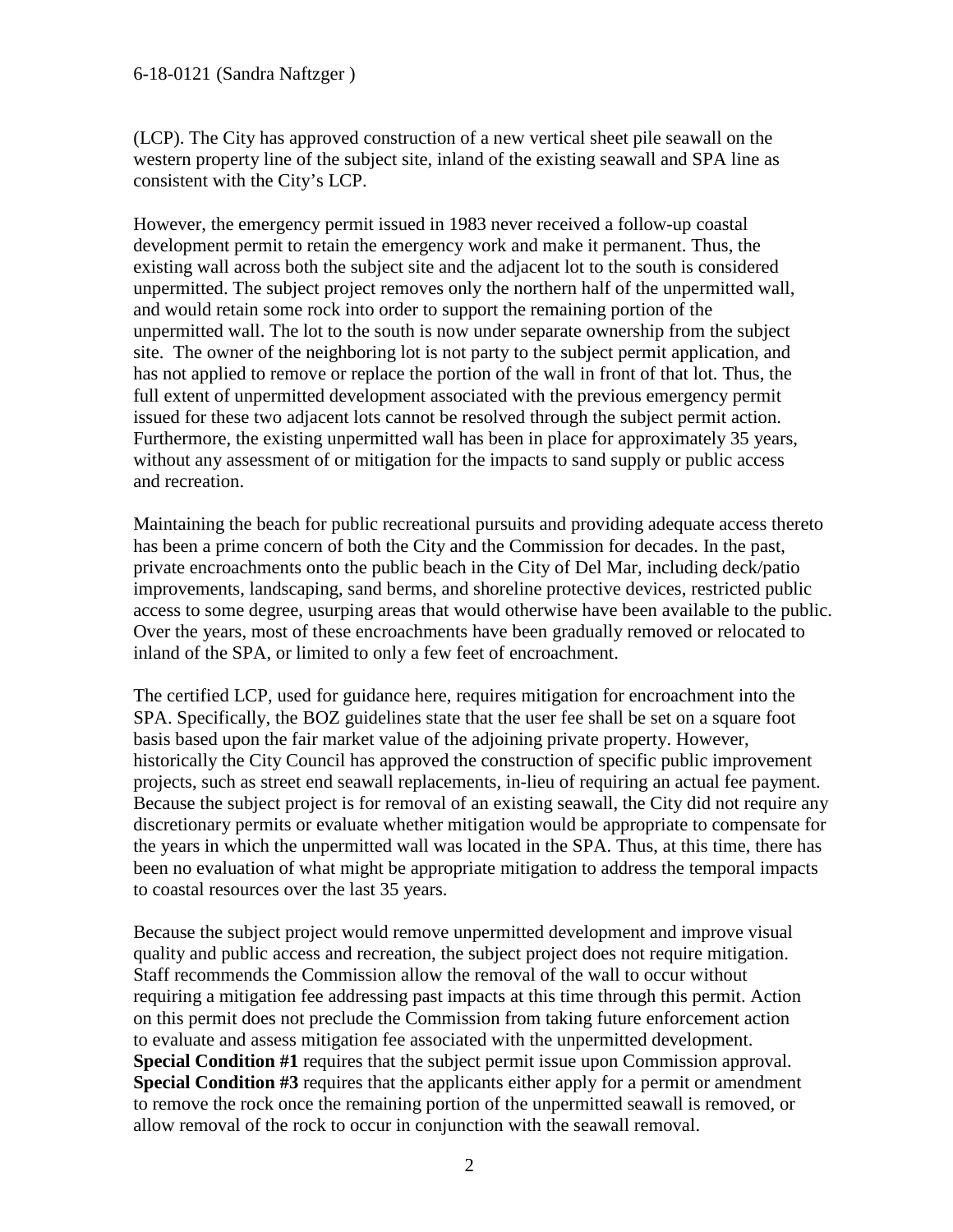# **TABLE OF CONTENTS**

| $A_{1}$      |  |
|--------------|--|
| <b>B.</b>    |  |
| $\mathsf{C}$ |  |
| D.           |  |
| Ε.           |  |
| $F_{\cdot}$  |  |

# **APPENDICES**

Appendix A – [Substantive File Documents](#page-19-0)

## **EXHIBITS**

Exhibit 1 – [Location Map](https://documents.coastal.ca.gov/reports/2018/11/TH21a/TH21a-11-2018-exhibits.pdf) Exhibit 2 – [Site Photos](https://documents.coastal.ca.gov/reports/2018/11/TH21a/TH21a-11-2018-exhibits.pdf) [Exhibit 3 –](https://documents.coastal.ca.gov/reports/2018/11/TH21a/TH21a-11-2018-exhibits.pdf) Site Plan Exhibit 4 – [Mean High Tide Line](https://documents.coastal.ca.gov/reports/2018/11/TH21a/TH21a-11-2018-exhibits.pdf)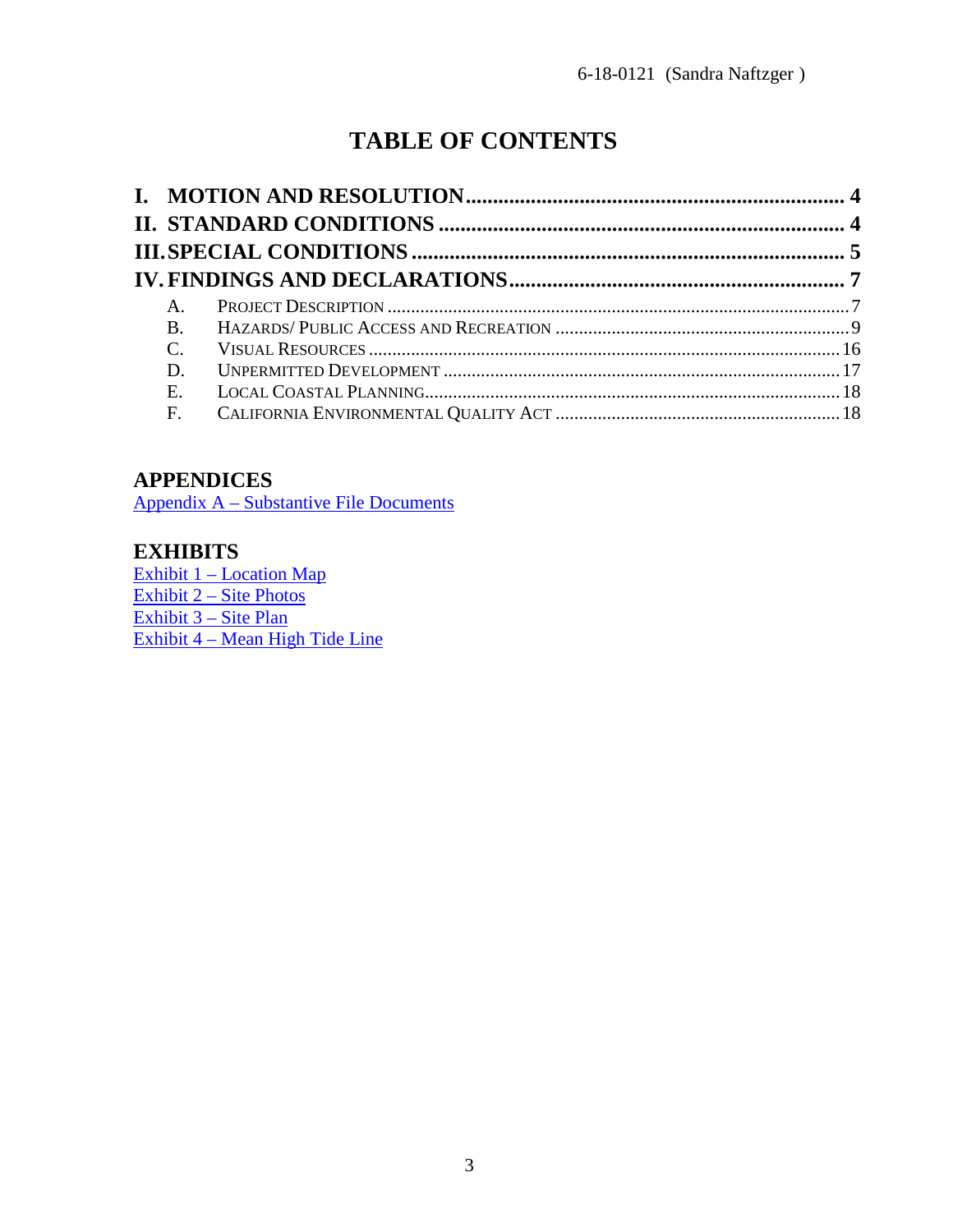# <span id="page-3-0"></span>**I. MOTION AND RESOLUTION**

#### **Motion:**

*I move that the Commission approve Coastal Development Permit Application No. 6-18-0121 subject to the conditions set forth in the staff recommendation.*

Staff recommends a **YES** vote on the foregoing motion. Passage of this motion will result in conditional approval of the permit and adoption of the following resolution and findings. The motion passes only by affirmative vote of a majority of the Commissioners present.

#### **Resolution:**

*The Commission hereby approves coastal development permit 6-18-0121 and adopts the findings set forth below on grounds that the development as conditioned will be in conformity with the policies of Chapter 3 of the Coastal Act and will not prejudice the ability of the local government having jurisdiction over the area to prepare a Local Coastal Program conforming to the provisions of Chapter 3. Approval of the permit complies with the California Environmental Quality Act because either 1) feasible mitigation measures and/or alternatives have been incorporated to substantially lessen any significant adverse effects of the development on the environment, or 2) there are no further feasible mitigation measures or alternatives that would substantially lessen any significant adverse impacts of the development on the environment.*

# <span id="page-3-1"></span>**II. STANDARD CONDITIONS**

This permit is granted subject to the following standard conditions:

- 1. **Notice of Receipt and Acknowledgment**. The permit is not valid and development shall not commence until a copy of the permit, signed by the permittee or authorized agent, acknowledging receipt of the permit and acceptance of the terms and conditions, is returned to the Commission office.
- 2. **Interpretation.** Any questions of intent of interpretation of any condition will be resolved by the Executive Director or the Commission.
- 3. **Assignment.** The permit may be assigned to any qualified person, provided assignee files with the Commission an affidavit accepting all terms and conditions of the permit.
- 4. **Terms and Conditions Run with the Land.** These terms and conditions shall be perpetual, and it is the intention of the Commission and the permittee to bind all future owners and possessors of the subject property to the terms and conditions.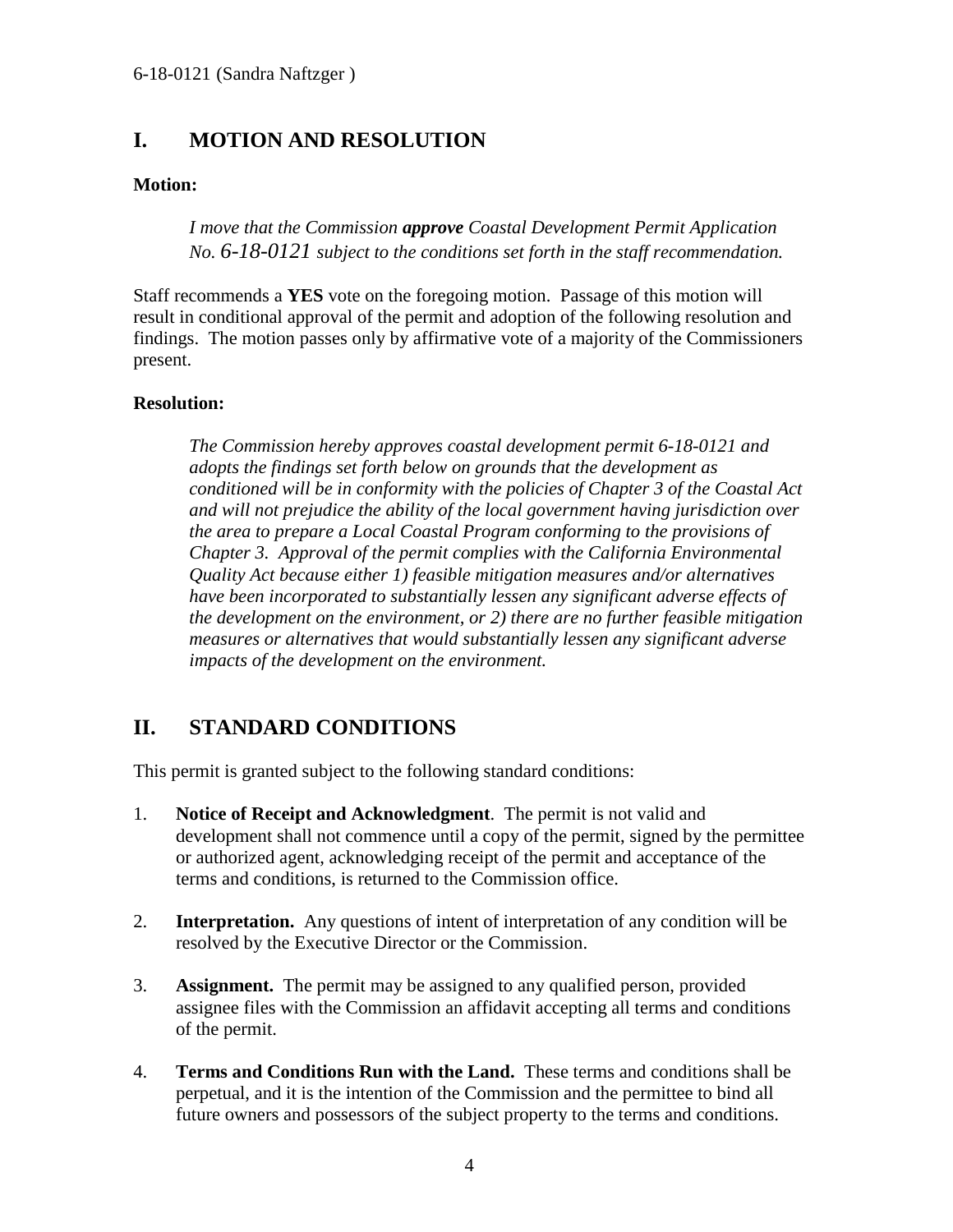# <span id="page-4-0"></span>**III. SPECIAL CONDITIONS**

This permit is granted subject to the following special conditions:

#### 1. **Permit Expiration & Condition Compliance**

Because there is existing unpermitted development on the site proposed to be removed, this coastal development permit shall be deemed issued upon the Commission's approval and will not expire. Failure to comply with the special conditions of this permit may result in the institution of an action to enforce those conditions under the provisions of Chapter 9 of the Coastal Act.

#### 2. **Final Plans.**

- (a) **PRIOR TO THE COMMENCEMENT OF CONSTRUCTION AND WITHIN 90 DAYS OF COMMISSION ACTION ON THIS CDP**, the applicant shall submit, for the review and written approval of the Executive Director, one full-size set of the Shoreline Protection Removal plan that conforms with the plans submitted to the Commission prepared by GeoSoils, Inc., dated 02/2018.
- (b) The permittee shall undertake development in conformance with the approved final plans unless the Commission amends this permit or the Executive Director provides a written determination that no amendment is legally required for any proposed minor deviations.

### 3. **Storage and Staging Areas/Access Corridors.**

- (a) **PRIOR TO THE COMMENCEMENT OF CONSTRUCTION AND WITHIN 90 DAYS OF COMMISSION ACTION ON THIS CDP**, the applicant shall submit to the Executive Director for review and written approval, final plans indicating the location of access corridors to the construction site and staging areas. The final plans shall indicate that:
	- i. No overnight storage of equipment or materials shall occur on sandy beach or public parking spaces. During the construction stages of the project, the permittee shall not store any construction materials or waste where it will be or could potentially be subject to wave erosion and dispersion. In addition, no machinery shall be placed, stored or otherwise located in the intertidal zone at any time, except for the minimum necessary to construct the seawall. Construction equipment shall not be washed on the beach.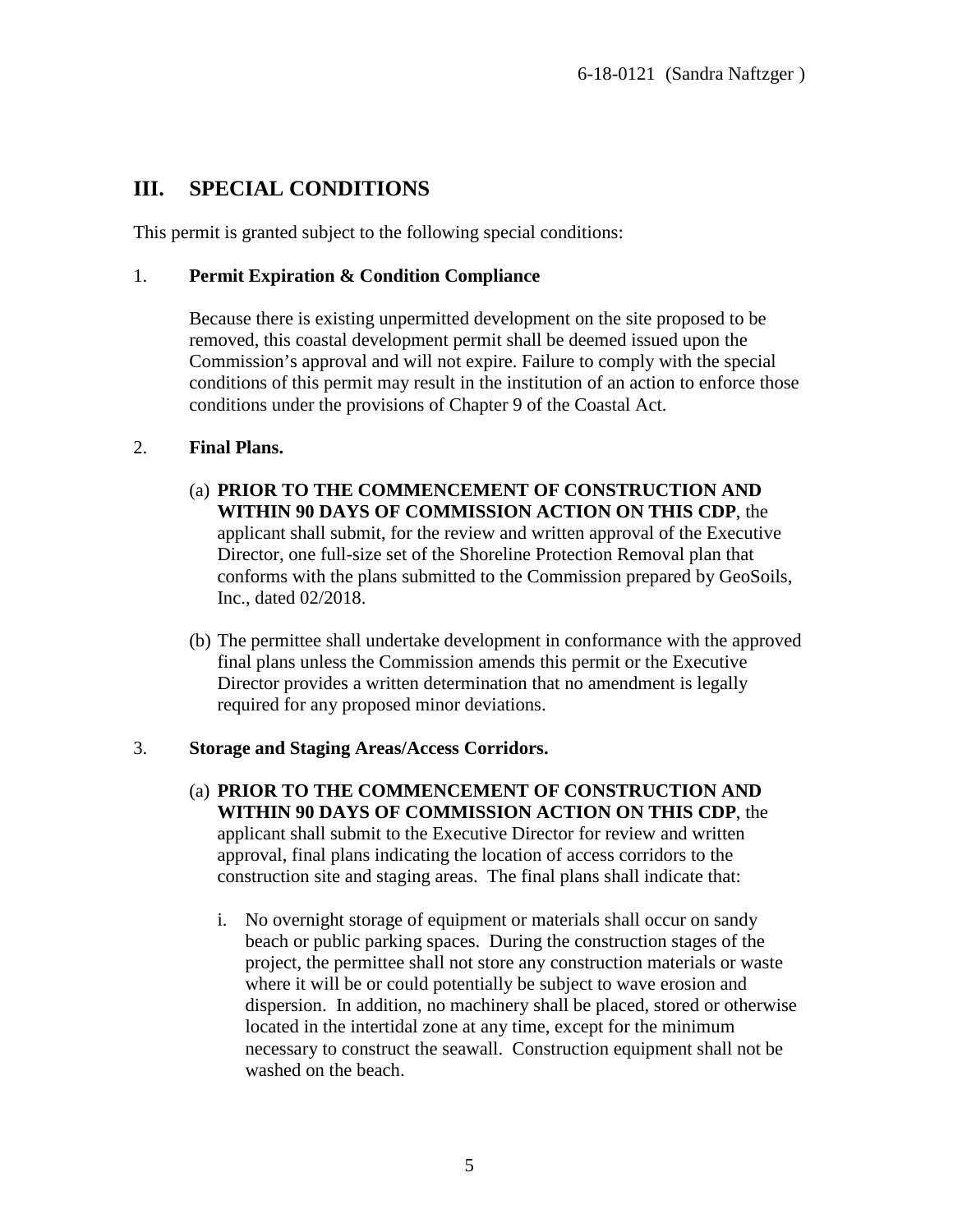- ii. Access corridors shall be located in a manner that has the least impact on public access to and along the shoreline.
- iii. If and when during construction activities, the beach width narrows to 50 feet or less, construction activities shall cease until the work zone can be downsized to a width of 30 feet. During such times, construction activities would temporarily stop as necessary to allow for safe passage by passersby. If and when the beach expands to 50 feet or more, the work zone may be widened to the previous area, as long as beach users may traverse the area safely.
- iv. If and when during construction activities, the beach width narrows to 30 feet, construction activities shall cease. Activities may resume when the beach widens to at least 30 feet.
- v. No work shall occur on the beach on weekends, holidays or between Memorial Day weekend and Labor Day of any year.
- vi. Signage shall be installed directing pedestrians at the beach around the work zone.
- (b) The applicant shall submit evidence that the approved plans/notes have been incorporated into construction bid documents. The staging site shall be removed and/or restored immediately following completion of the development.
- (c) The permittee shall undertake development in conformance with the approved final plans unless the Commission amends this permit or the Executive Director provides a written determination that no amendment is legally required for any proposed minor deviations.

### **3**. **Future Removal of Toestone/Rock.**

By acceptance of this permit, the applicants acknowledge and agree at such time when the seawall located on the adjacent site to the south (2902 Ocean Front) is removed or redeveloped to (i) apply for a permit or permit amendment to remove the remaining toestone/rock on the subject property governed by this permit, or (ii) allow an authorized entity to remove the remaining toestone/rock located on the subject property governed by this permit.

### **4. Assumption of Risk, Waiver of Liability and Indemnity Agreement.**

By acceptance of this permit, the applicants acknowledge and agree (i) that the site may be subject to coastal hazards, including but not limited to episodic and long-term shoreline retreat and coastal erosion, high seas, ocean waves, storms, tsunami, tidal scour, coastal flooding, and their interaction; (ii) to assume the risks to the applicants and the property that is the subject of this permit of injury and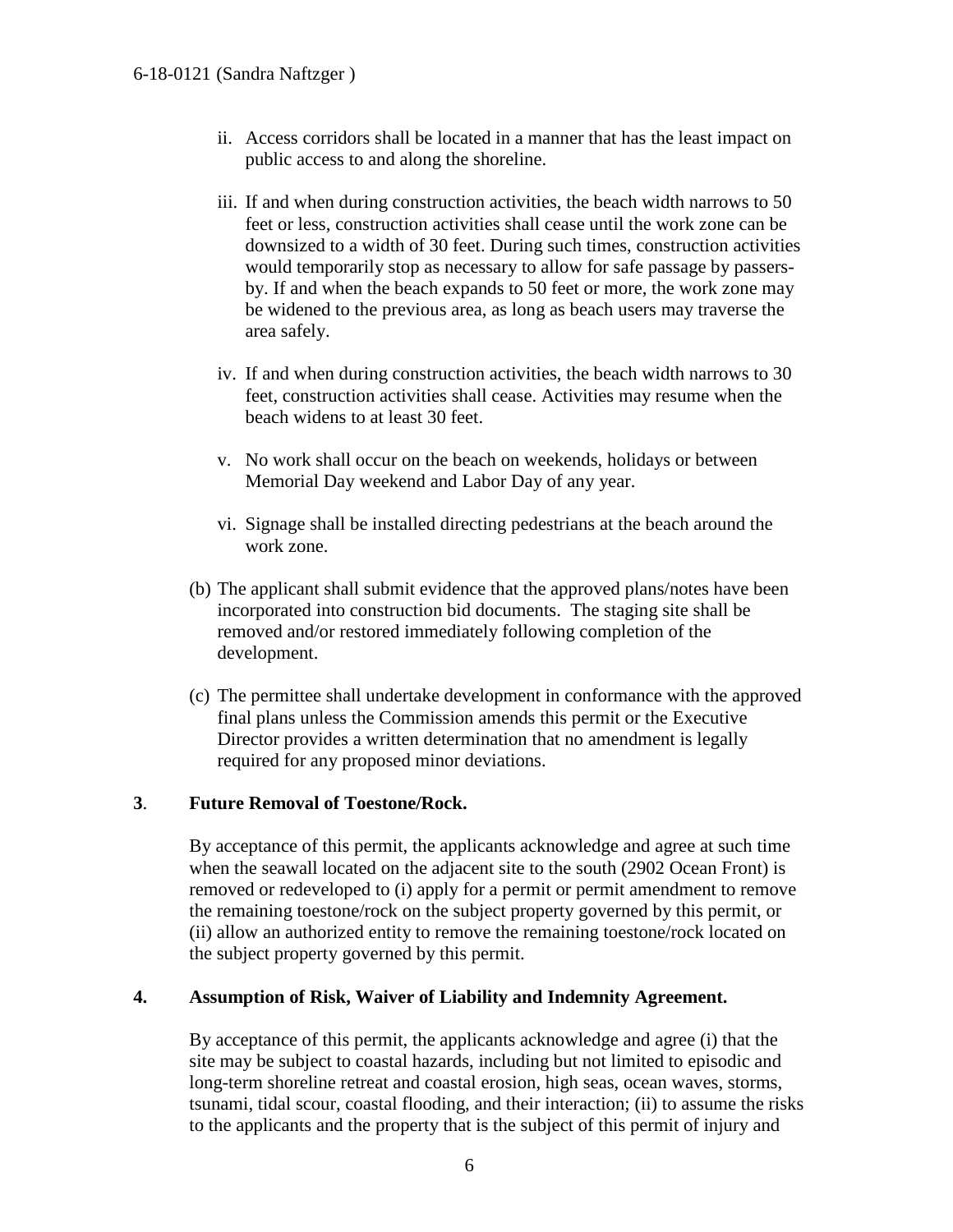damage from such hazards in connection with this permitted development; (iii) to unconditionally waive any claim of damage or liability against the Commission, its officers, agents, and employees for injury or damage from such hazards; and (iv) to indemnify and hold harmless the Commission, its officers, agents, and employees with respect to the Commission's approval of the project against any and all liability, claims, demands, damages, costs (including costs and fees incurred in defense of such claims), expenses, and amounts paid in settlement arising from any injury or damage due to such hazards.

## **5. Public Rights.**

The Coastal Commission's approval of this permit shall not constitute a waiver of any public rights that exist or may exist on the property. The permittee shall not use this permit as evidence of a waiver of any public rights that may exist on the property now or in the future.

## **6**. **Removal of Unpermitted Development**

## **WITHIN 90 DAYS OF COMMISSION ACTION ON THIS CDP**

**APPLICATION**, or within such additional time as the Executive Director may grant for good cause, the applicant shall remove the existing seawall and riprap proposed for removal. Failure to comply with this requirement may result in the institution of enforcement action under the provisions of Chapter 9 of the Coastal Act.

### **7**. **Submittal of Application Filing Fee**

**PRIOR TO THE COMMENCEMENT OF CONSTRUCTION AND WITHIN 60 DAYS OF COMMISSION ACTION ON THIS CDP**, or within such additional time as the Executive Director may grant for good cause, the permittee shall submit the entire application fee applicable to the project.

# <span id="page-6-0"></span>**IV. FINDINGS AND DECLARATIONS**

## <span id="page-6-1"></span>**A. PROJECT DESCRIPTION**

The proposed project is removal of an existing unpermitted sheet pile seawall with a concrete cap and a quarry stone revetment located on the sand at a 30,429 sq.ft. vacant beachfront lot at 2920 Camino del Mar in the City of Del Mar [\(Exhibit #3\)](https://documents.coastal.ca.gov/reports/2018/11/TH21a/TH21a-11-2018-exhibits.pdf). As proposed, all of the existing unpermitted rock west of the wall will be removed except for approximately 98 sq.ft. of rock, with a footprint of approximately 200 feet, to remain on the southern end of the lot. This rock is proposed to remain to stabilize the transition between the new seawall approved on the site, and the old seawall to the south. In total, approximately 100 cubic yards of existing rock will be removed from the site and disposed of at a recycling facility in Oceanside.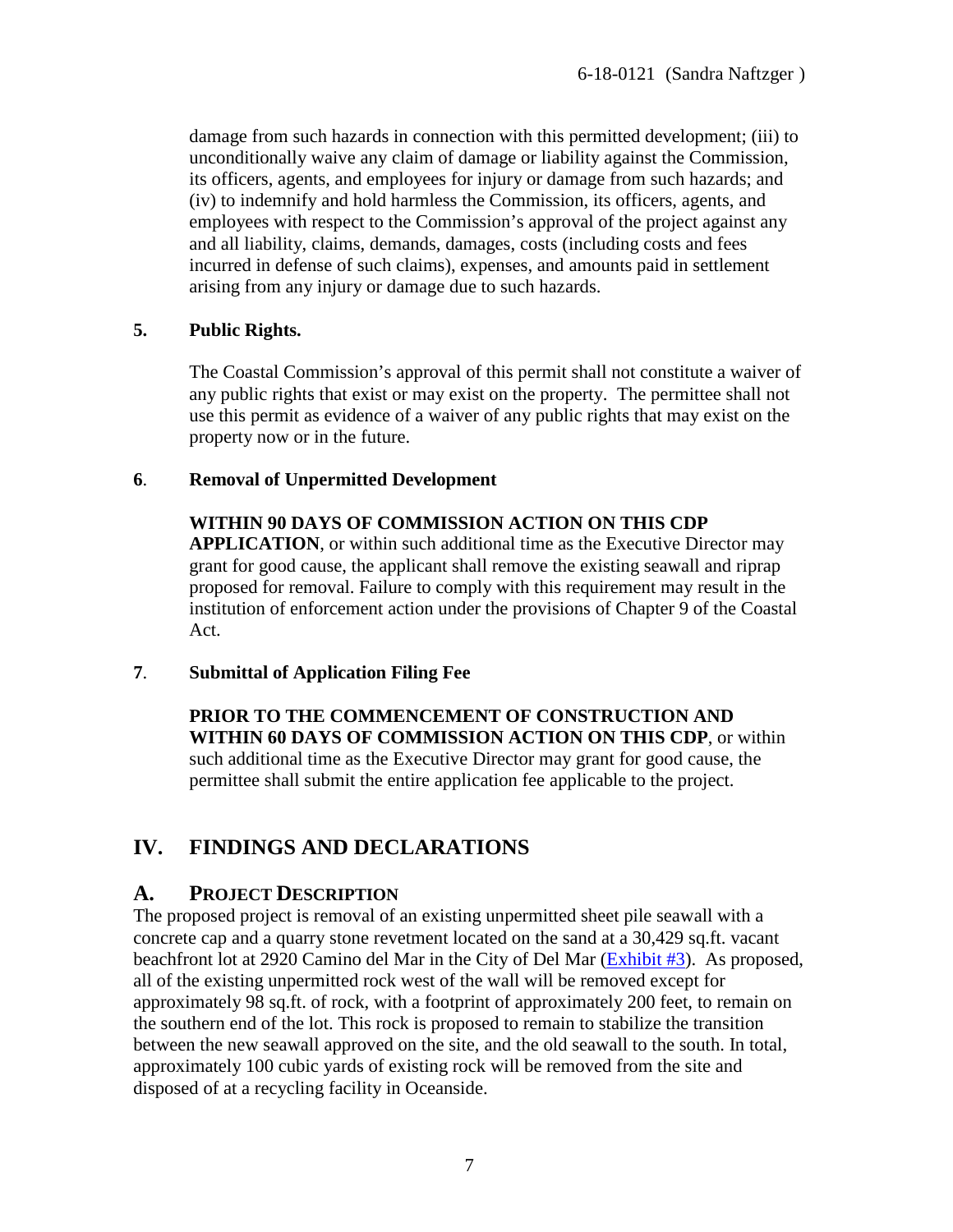The existing riprap and seawall is located within the Commission's permit jurisdiction west of the Shoreline Preservation Area (SPA) line. The Commission retains original permit jurisdiction of the public beach (west of the SPA), whereas the City has Coastal Development Permit jurisdiction of private property landward of the SPA. The current location of the seawall west of the SPA does not comply with the Beach Overlay Zone Ordinance (BOZ) adopted by the voters of Del Mar in 1988, and later incorporated into the City's certified Local Coastal Program (LCP), described in more detail in Section B.

The City of Del Mar has a certified Local Coastal Program (LCP), but because the subject site is located on sandy beach within the Commission's permit jurisdiction, Chapter 3 of the Coastal Act is the standard of review, with the LCP used as guidance.

### **Site History/Past Permits**

The first coastal permit record for the subject is that in September 1983, the Commission granted an emergency permit for demolition of an existing seawall and construction of a new, approximately 150-foot long interlocking steel sheet pile seawall located on the same alignment as a previous wall (6-83-551-G / R.E. Naftzger). Plans submitted with the emergency permit show that in addition to an existing seawall, there was a substantial amount of buried riprap on the site at that time. Commission staff has reviewed aerial photography of the site in 1972, and there is no evidence of a wall or riprap at the site in 1972. Thus, it appears that sometime between 1972 and 1983 a seawall with buried riprap was constructed on the site without benefit of a coastal development permit. The 1982 emergency permit seawall was approved as a continuous seawall fronting the subject site and the lot just to the south at 2902 Ocean Front, which has an single family residence on it constructed in 1938. The permit applicant at that time owned both lots. There is no record that the applicant ever applied for a follow-up coastal development permit to retain the emergency work and make it permanent. Thus, both the existing wall and the existing riprap are considered unpermitted.

<span id="page-7-0"></span>In March 2018, the Commission reviewed an appeal of a City of Del Mar coastal development permit (CDP #17-009) approving construction of a new approximately 74 foot long, 15-foot tall vertical sheet pile seawall with a concrete cap and a 4-foot tall glass windscreen on the western property line of the subject site, inland of the existing seawall (A-6-DMR-18-0005/Sandra Naftzger). The Commission found there was no substantial issue with the City's approval of the new wall, as the wall is to be constructed on private property and inland of the SPA line, consistent with the City's LCP. The City's approval of the new wall requires Coastal Commission approval of a coastal development permit for demolition of the portion of the existing seawall fronting the subject site. Until the Commission's permit is granted for removal of the existing seawall, no City permits will be issued for construction of the new seawall.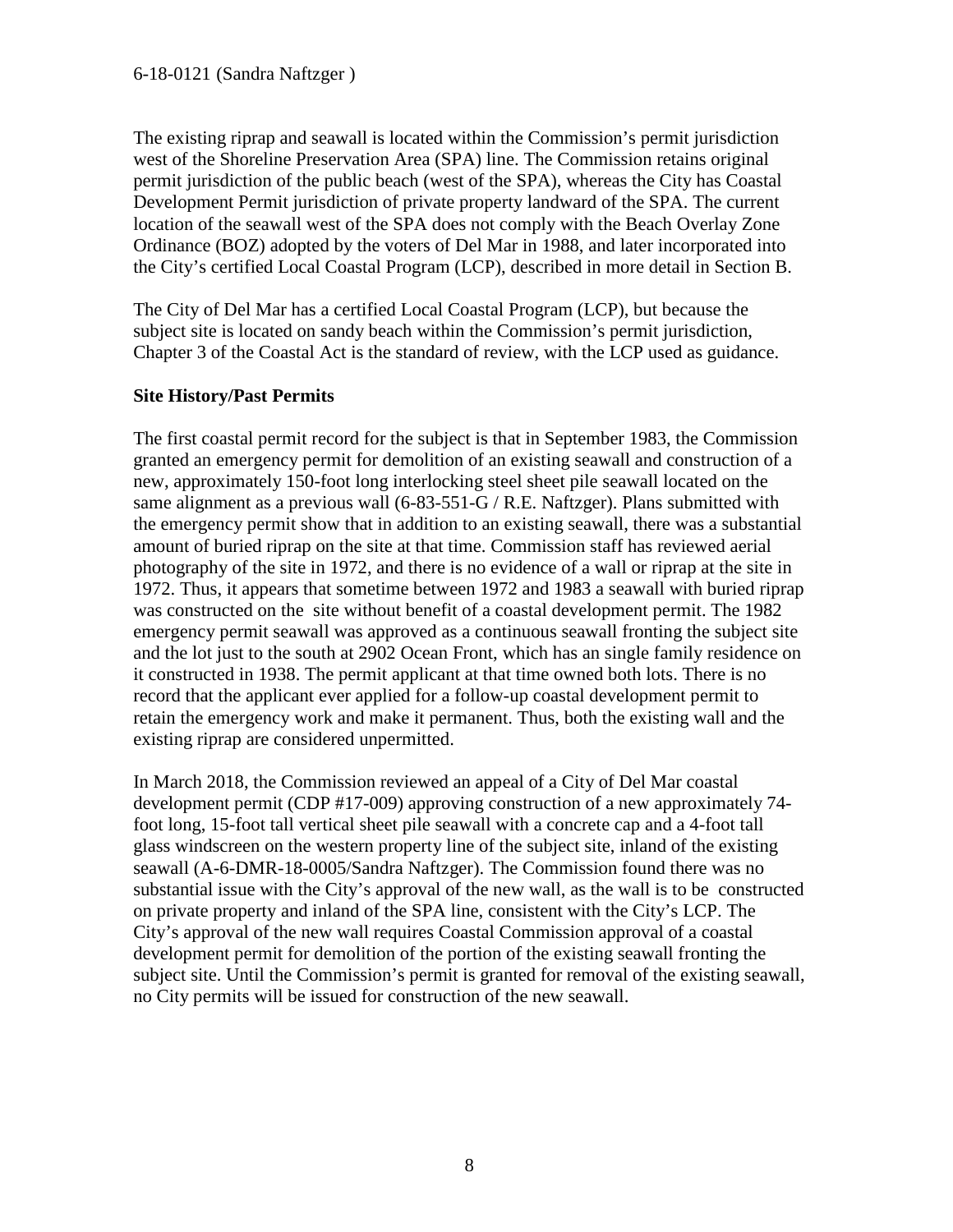## **B. HAZARDS/ PUBLIC ACCESS AND RECREATION**

Sections 30210, 30211, and 30212 of the Coastal Act emphasize the need to protect public access and recreational opportunities to and along the coast:

#### Section 30210

*In carrying out the requirements of Section 4 of Article X of the California Constitution, maximum access, which shall be conspicuously posted, and recreational opportunities shall be provided for all the people consistent with public safety needs and the need to protect public rights, rights of private property owners, and natural resource areas from overuse.*

### Section 30211

*Development shall not interfere with the public's right of access to the sea where acquired through use or legislative authorization, including, but not limited to, the use of dry sand and rocky coastal beaches to the first line of terrestrial vegetation.*

### Section 30212

*(a) Public access from the nearest public roadway to the shoreline and along the coast shall be provided in new development projects except where: (1) it is inconsistent with public safety, military security needs, or the protection of fragile coastal resources, (2) adequate access exists nearby, or, (3) agriculture would be adversely affected. Dedicated accessway shall not be required to be opened to public use until a public agency or private association agrees to accept responsibility for maintenance and liability of the accessway.*

### *[ . . .]*

Section 30235 of the Coastal Act addresses the permitting of shoreline protective devices:

*Revetments, breakwaters, groins, harbor channels, seawalls, cliff retaining walls, and other such construction that alters natural shoreline processes shall be permitted when required to serve coastal-dependent uses or to protect existing structures or public beaches in danger from erosion, and when designed to eliminate or mitigate adverse impacts on local shoreline sand supply. Existing marine structures causing water stagnation contributing to pollution problems and fish kills should be phased out or upgraded where feasible.*

Section 30253 of the Coastal Act, in part, addresses the need for new development to minimize risks and ensure long-term structural integrity:

*New development shall do all of the following:*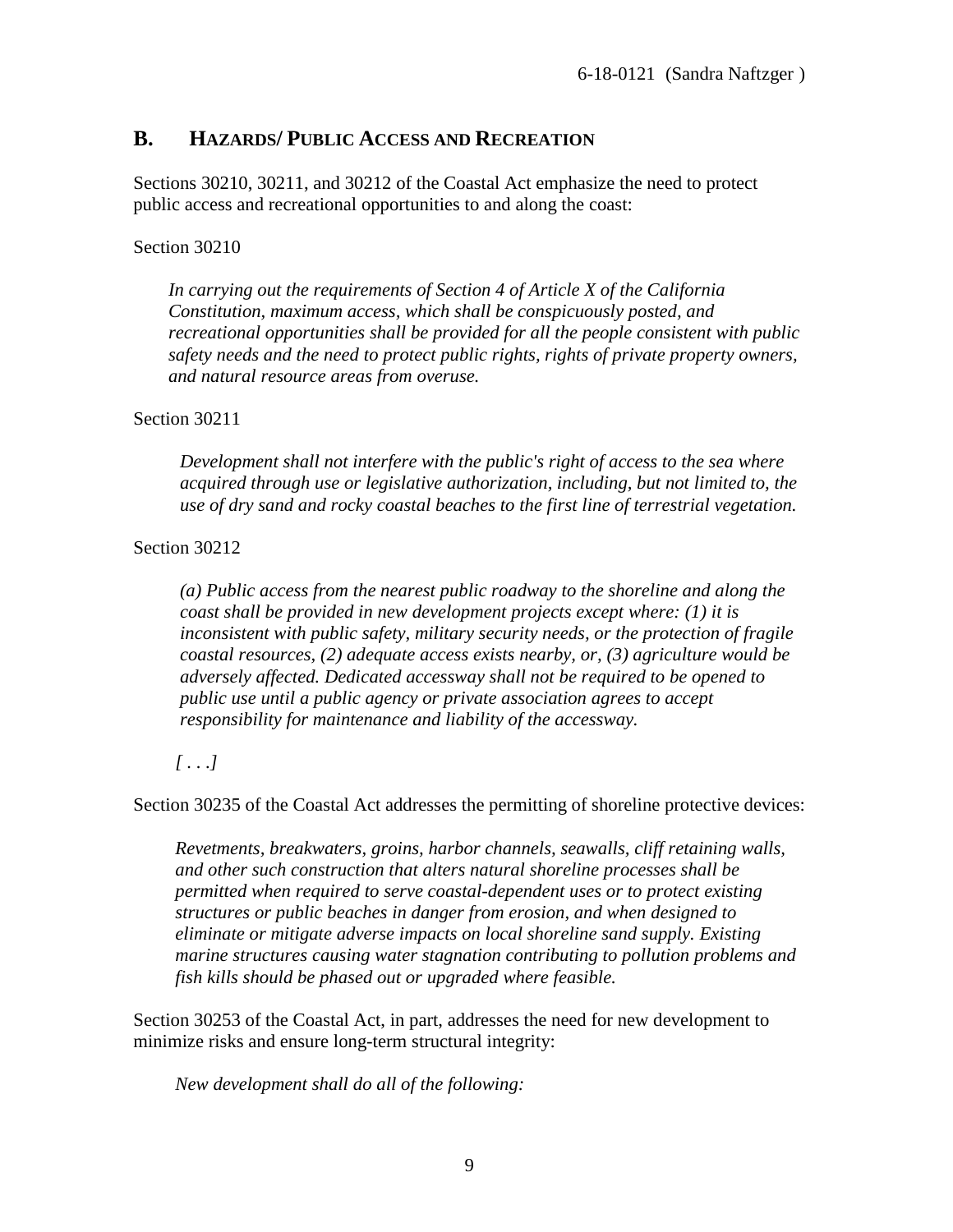*(a) Minimize risks to life and property in areas of high geologic, flood, and fire hazard.*

*(b) Assure stability and structural integrity, and neither create nor contribute significantly to erosion, geologic instability, or destruction of the site or surrounding area or in any way require the construction of protective devices that would substantially alter natural landforms along bluffs and cliffs.*

*[ . . .]*

In addition, the City's certified LCP is used for guidance. The certified Land Use Plan incorporated the initiative that created the Beach Overlay Zone Ordinance, which was later codified and certified into the Implementation Plan (IP). The following certified LCP policies regulate shoreline protection devices:

*Shoreline Hazards Policy III-2: Conserve the natural character of land, water, vegetative and wildlife resources within the community by ensuring that future development minimizes the disturbance of existing or natural terrain and vegetation, and does not create soil erosion, silting of lower slopes, slide damage, flooding problems and/or cutting or scarring, through application of the following policies:*

*a. Regulate development in accordance with the specific Beach (BOZ), Floodway (FW) and Floodplain (FP) Overlay Zone regulations contained within this chapter.*

*Shoreline Hazards Policy III-7: Promote public safety, health and welfare, and provide for the protection of private property while protecting public access opportunities to and along the beach through the enforcement of the provisions of the Beach Preservation Initiative as incorporated into the following Beach Overlay Zone Regulations.* [duplicated in the IP]

*Chapter 30.50 Beach Overlay Zone*

*30.50.050 Development Within The Shoreline Protection Area.* 

*No development shall occur within the shoreline area except such privately owned protective structures, publicly owned protective structures, and publicly owned development authorized, constructed, and maintained in accordance with the regulations set forth in the City Code.* 

### *30.50.060 Authorized Protection Structures.*

*The construction of a protective structure located within the Shoreline Protection Area may be authorized by the issuance of a Shoreline Protection Permit, if the City Council finds following notice and public hearing that the proposed protective structure:*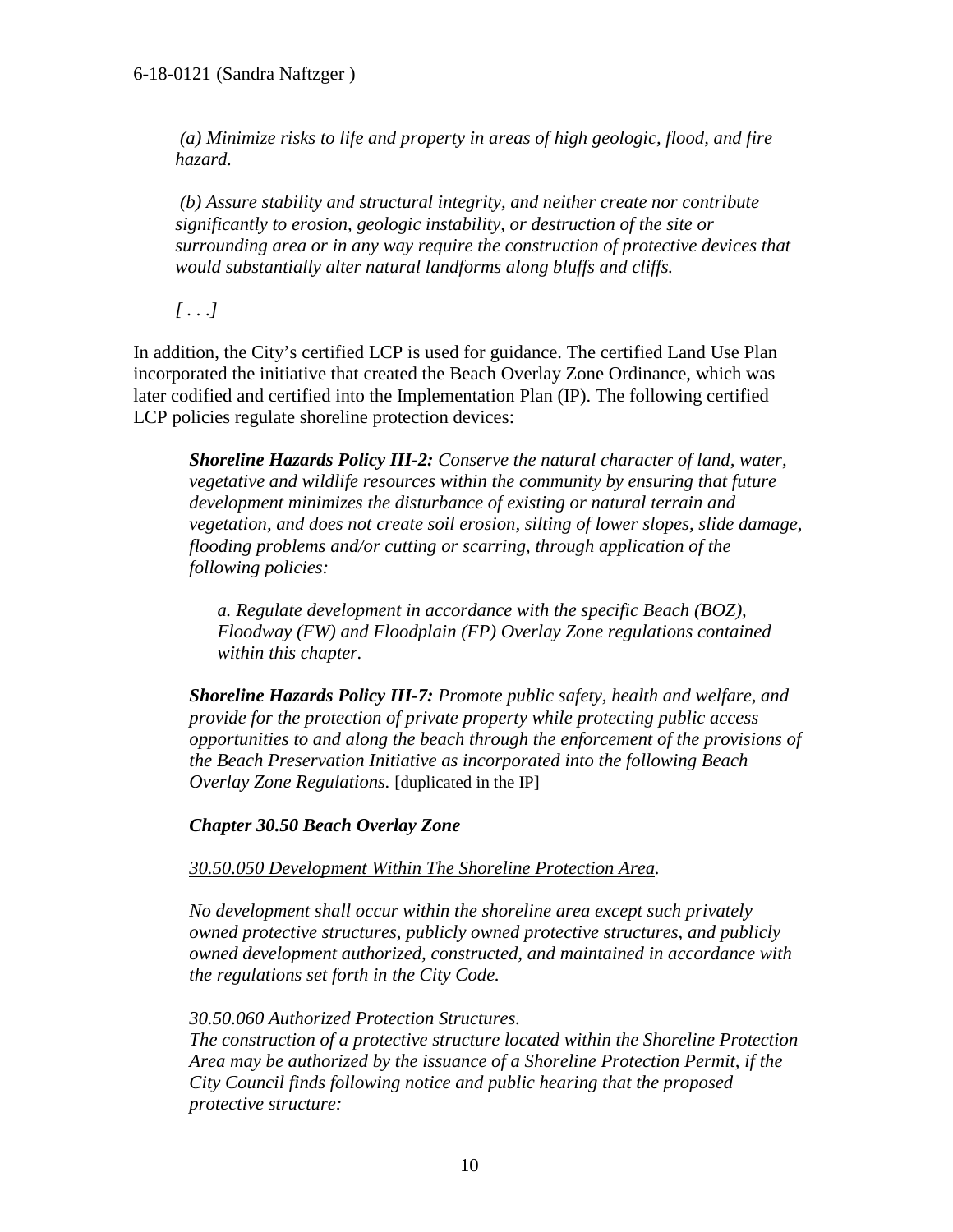- *A. Is required to serve coastal dependent uses or to protect existing structures or public beaches in danger from erosion, and when designed to eliminate or mitigate adverse impacts to local shoreline sand supply;*
- *B. Will minimize risks to life and property in areas of flood hazards;*
- *C. Will assure stability and structural integrity and neither create nor contribute significantly to erosion, geologic instability, or destruction of the site or surrounding area, nor in any way substantially alter natural landforms along bluffs and cliffs;*

*[...]* 

- *E. Is in conformity with the public access and public recreation policies of Chapter 3 of the Coastal Act;*
- *F. Has material and design which are consistent with good engineering practices;*
- *G. Will, if there is a vertical wall element in the proposed protective structure, have the seaward face of the vertical wall located within the Shoreline Protective Area only if there is no other feasible location for effectively protecting a principle [principal] structure; there is no feasible, less environmentally damaging alternative; and feasible mitigation measures have been provided to minimize adverse environmental effects; but in no event have the seaward face of the vertical wall more than five feet westward of the Shoreline Protection Area line ...*
- *H. Will, if other than a vertical wall, meet all the conditions of Subsection G above;*
- *I. Will, if there is a riprap element in the proposed structure*
	- *1. Have the riprap extending no more than 20 feet westward from the Shoreline Protection Area line.*
	- *2. Have a westward slope beginning no higher than a 5.7 foot elevation (NGVD) at the Shoreline Protection Area Line, decreasing in height at a minimum rate of one vertical foot for every one and one-half feet of lateral distance, the riprap extends westerly of the SPA line.*

#### *30.50.080 Issuance of Shoreline Protection Permit.*

*[...]* 

*:* 

*B. The City Council may issue a Shoreline Protection Permit authorizing the following:*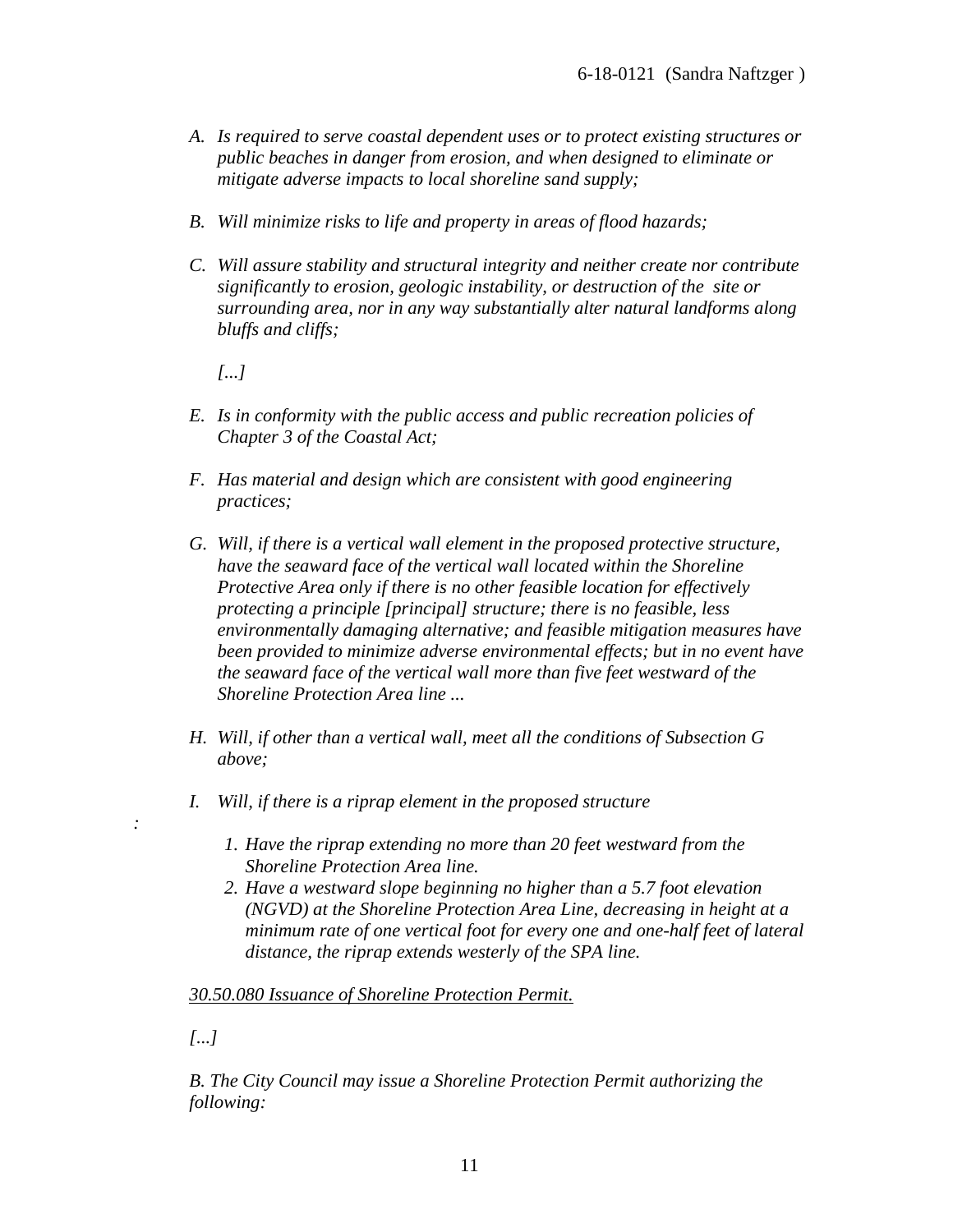- *[...]*
- *3. The private financing, construction and/or maintenance of a publicly owned protective structure authorized by the Beach Overlay Zone regulations*
- *C. A Shoreline Protection Permit shall:*
	- *[...]*
	- *3. Shall require a reasonable user fee to be determined by the City Council*

#### *Chapter 30.51 Setback Seawall Permits*

*30.51.010 Purpose. The Setback Seawall Permit Ordinance is established to regulate beach uses east of the Shoreline Protection Area line. It is the intent to encourage seawalls and other types of protective devices when needed, to be constructed landward (east) of the Shoreline Protection Area (SPA) line.*

*30.51.020 Development of Shoreline Protective Structures Landward of the Shoreline Protection Area Line. Protective structures defined in Chapter 30.50 may be developed on private property landward of the Shoreline Protection Area line, irrespective of any otherwise applicable setback requirements imposed by the Municipal Code. No variances shall be required for the same.*

*30.51.040 Criteria for Approval. Property owners shall have a right to construct protective structures on their private property landward of the Shoreline Protection Area line provided that the Planning Commission or City Council on appeal, finds that the proposed protective device:*

*A. Is required to serve coastal-dependent uses or to protect existing principal structures or public beaches in danger from erosion and when designed to eliminate or mitigate adverse impacts to local shoreline sand supply;*

*B. Will minimize risks to life and property in areas of flood hazards;* 

*C. Will assure stability and structural integrity and neither create nor contribute significantly to erosion, geologic instability, or destruction of the site or surrounding area, nor in any way substantially alter natural landforms along bluffs and cliffs;*

*D. Is in conformity with the certified Local Coastal Program;*

*E. Is in conformity with the public access and public recreation policies of Chapter 3 of the Coastal Act;*

*F. Will involve materials and a design that are consistent with good engineering practices;*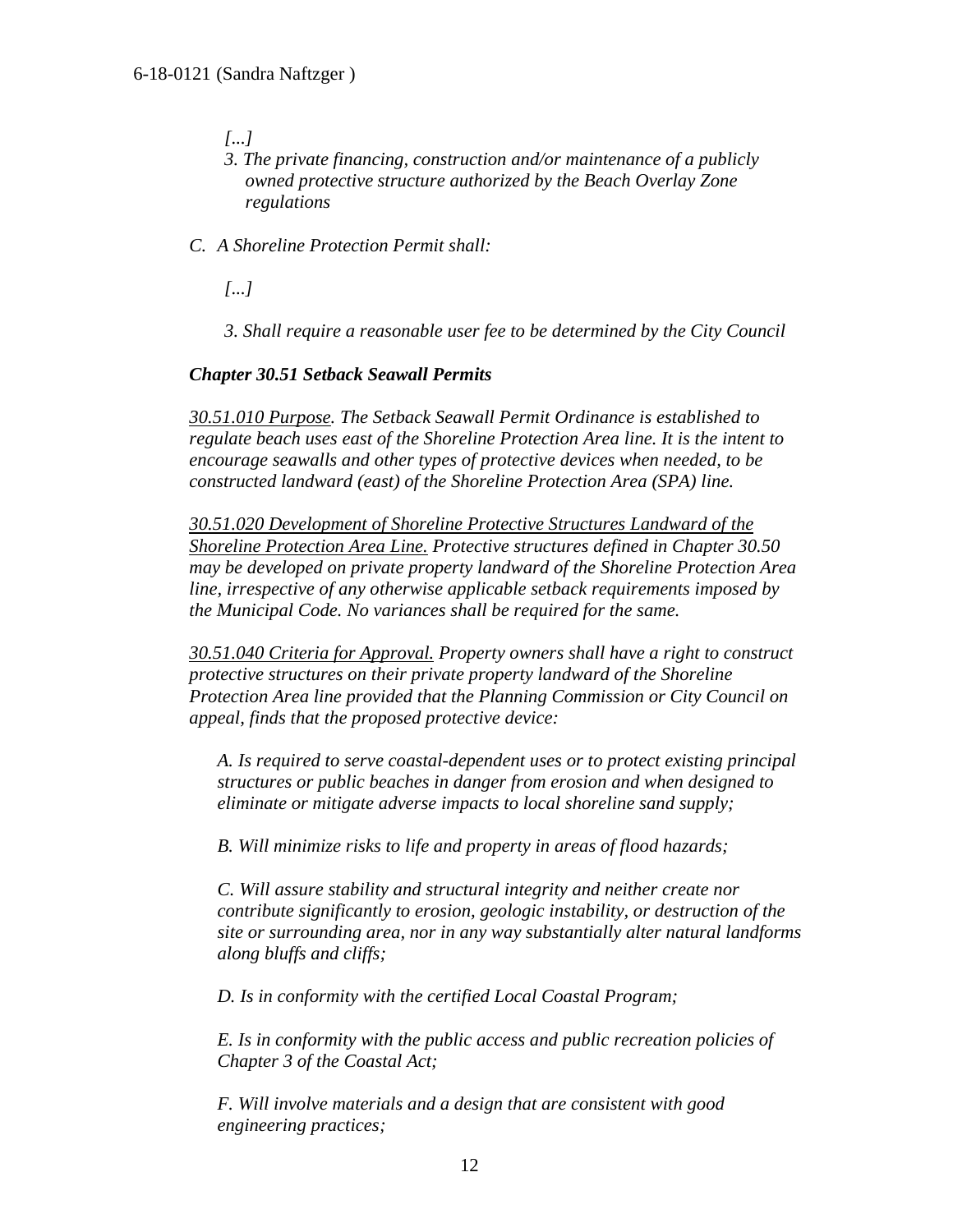*30.50.140 New Construction or Reconstruction. No reconstruction or remodeling of a structure when 50% or more of the lot's permitted floor area is involved and no new construction shall be located within 15 feet east of the Shoreline Protection Area line. Patio and landscaping improvements not to exceed six feet in height, and which provide adequate drainage of excess water resulting from storm and/or wave conditions shall be exempt from this section. Said drainage shall be reviewed and subject to approval of the City Engineer at the time of application.*

In addition, the following certified LCP policies provide guidance:

*COASTAL ACCESS GOAL IV-A: Provide physical and visual access to coastal recreation areas for all segments of the population without creating a public safety concern, overburdening the City's public improvements, degrading the City's natural resources, or causing substantial adverse impacts to adjacent private properties.*

*Coastal Access Policy IV-1: ... Project applicants for development within the Beach Overlay Zone shall be conditioned to assure that access opportunities are maintained during the construction phase of the project.*

The Del Mar beach is a popular visitor destination for local and regional beachgoers. Historically, there has been a wide, sandy, public beach in Del Mar, varying somewhat season to season, but typically wider than many other North County beaches. Public access is generally available at every street end from 17<sup>th</sup> Street to the San Dieguito River Mouth. At the project site, public beach access is located at  $29<sup>th</sup>$  Street approximately 170 feet to the south of the project site.

The Coastal Act and certified LCP acknowledge that seawalls, revetments, cliff retaining walls, groins and other such structural or "hard" shoreline protection solutions alter natural shoreline processes, resulting in a variety of negative impacts on coastal resources such as sand supply, public access, and recreation. For example, a seawall located on public beach usurps sandy area otherwise available for recreation and fixes the back of the beach, preventing inland migration of the beach as sea level rises. Nevertheless, Section 30235 requires the permitting of shoreline protective devices for certain structures when the devices are designed to eliminate or mitigate adverse impacts on the local shoreline sand supply, and Section 30253 further requires all new development to minimize risk to life and property in hazardous areas, assure stability and structural integrity, and avoid contributing to erosion. The City's LCP also allows shoreline protection to be constructed on private property.

The existing seawall and rock is located on the beach in front of two adjacent properties. Construction of the existing seawall was approved under an emergency permit (6-83-551- G / R.E. Naftzger), but never received a follow-up regular permit. The subject development would remove the northern half of the unpermitted seawall and the majority of the existing unpermitted revetment in front of the lot, thereby opening up new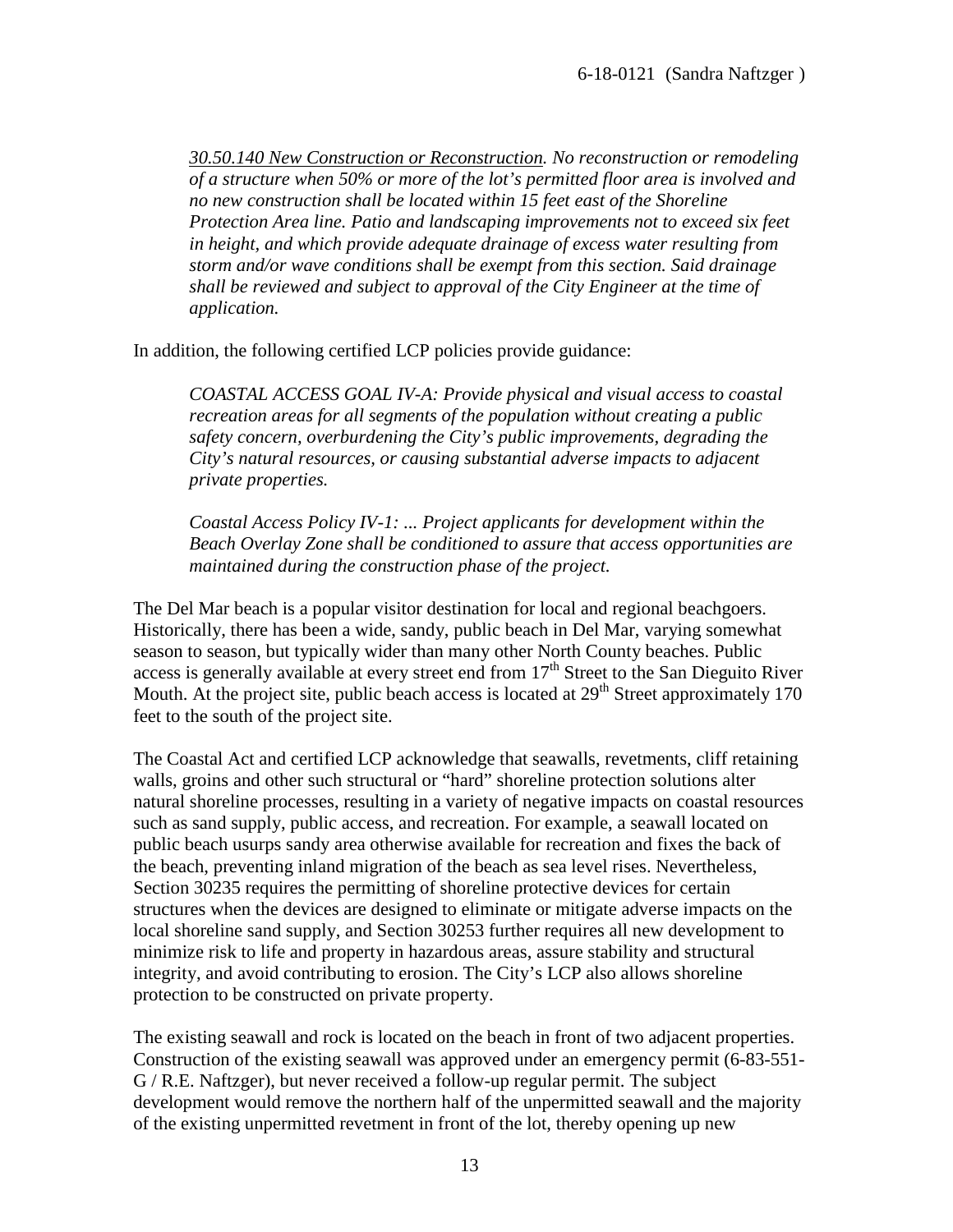opportunities for public access and recreation. The project originally included the retention of two, approximately 200 sq.ft. footprints of quarry stone revetment at the northern and southern property lines. After submitting the permit application, the applicant revised the project to eliminate retention of the stones to the north, as according to the applicant, "the property to the north of the site has begun the construction of a vertical seawall that eliminates the need for transition rocks at the north side of the subject property." The applicant's engineer has indicated that the remaining rock proposed to stay is necessary to support the transition to the remaining portion of the seawall located in front of the site to the south. According to the applicant, the seawall to the south is a sheet pile wall that is restrained by a deadman anchor system, and the rock proposed to remain is necessary to support it. The Commission's engineer has reviewed the project and agrees a minimal amount of toestone is necessary protection. The wall previously approved by the City for the subject site is inland of the SPA line and does not require toe stone protection.

The City's LCP permits shoreline protection devices to be constructed (or in this case, to remain) if the device is necessary protect an existing structure or structures in danger of erosion, is designed to eliminate or mitigate adverse impacts on the sand supply, minimize risk in flood hazard areas, and assure stability and itself avoid creating erosion. The concern is that in this case, the subject project only removes the northern half of the unpermitted wall, and would retain rock into order to support an unpermitted wall. The lot to the south is now under separate ownership from the subject site, and the owner of neighboring lot is not party to the subject permit application, and has not applied to remove or replace the portion of the wall in front of that lot. Thus, as discussed in detail below, under Section D. Unpermitted Development, the unpermitted development associated with the previous emergency permit issued for these two adjacent lots cannot be resolved through the subject permit action. In addition, the existing unpermitted wall has been in place for approximately 35 years, without any assessment of or mitigation for the impacts to sand supply or public access and recreation.

Maintaining the beach for public recreational pursuits and providing adequate access thereto has been a prime concern of both the City and the Commission for decades. In the past, private encroachments onto the public beach in the City of Del Mar, both deck/patio improvements and shoreline protective devices, restricted public access to some degree, usurping areas that would otherwise have been available to the public. As described above, the citizens of Del Mar adopted the Beach Overlay Zone Ordinance (BOZ) through the Beach Preservation Initiative (BPI), and the City enacted guidelines for its implementation, which were incorporated into the LCP certified in 2001, with the removal of private encroachments and attendant enhancement of public access a key goal. For the most part, these encroachments have been removed and the beach is available up to the Shoreline Preservation Area (SPA) line, which coincides with the western property lines of private properties in most locations. (An exception is the northernmost block in the City, north of  $29<sup>th</sup>$  Street, where existing riprap extends a significant distance onto public beach.) The subject site is the second lot north of  $29<sup>th</sup>$  Street, and as with most of the other lots in this area, the property line extends to the Mean High Tide Line. The applicants submitted a recent survey which estimates the MHTL well seaward of the existing seawall [\(Exhibit #4\)](https://documents.coastal.ca.gov/reports/2018/11/TH21a/TH21a-11-2018-exhibits.pdf).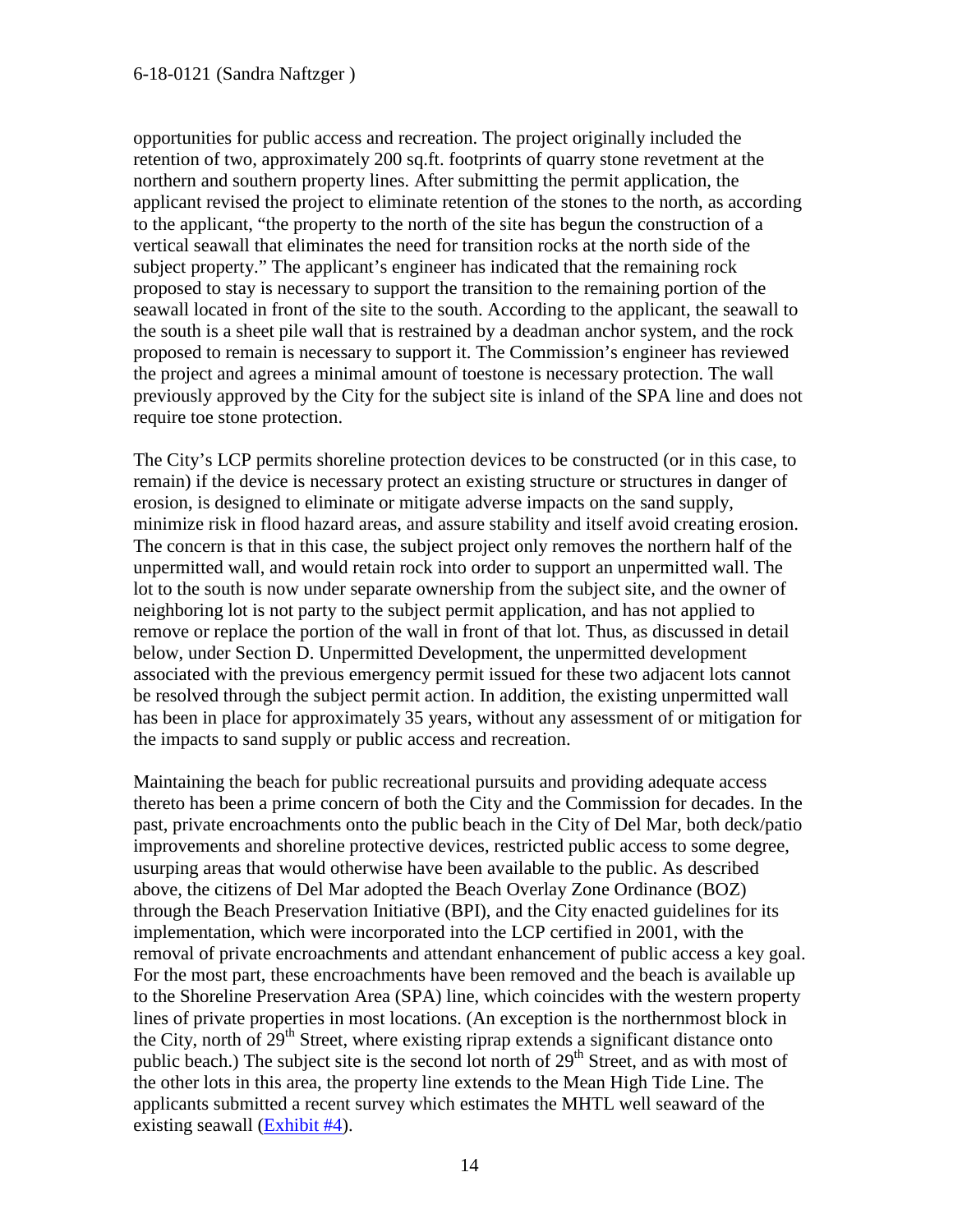The BOZ requires mitigation for encroachment into the SPA. Specifically, the BOZ guidelines state that the user fee shall be set on a square foot basis based upon the fair market value of the adjoining private property. However, while the BOZ guidelines state that "the City Council will establish from time to time a schedule for reasonable user fees for private use of the property within the Shoreline Protection Area." City staff has indicated that such a schedule has never been developed because historically the City Council has approved the construction of specific public improvement projects, such as street end seawall replacements, in-lieu of requiring an actual fee payment, consistent with IP Section 30.50.080.B.3.

Because the subject project is for removal of an existing seawall, the City did not require any discretionary permits or evaluate whether mitigation would be appropriate to compensate for the years in which the unpermitted wall was located in the SPA. Thus, at this time, there has been no evaluation of what might be appropriate mitigation to address the temporal impacts to coastal resources over the last 35 years. There are several aspects to consider. First, while the City's LCP does allow for toestone associated with seawalls, the rock will continue to encroach on the subject site only because the unpermitted wall will remain south of the subject site. The southern half of the unpermitted wall is located seaward of the SPA line (as is the portion of the existing wall on the subject site), and thus, will be offset slightly from the proposed new wall on the subject site. In addition, the existing wall is an older, less stable form of shoreline protection than the wall approved for the subject site, which will not require any toestone for support. The composition of the existing wall and the offset result in the need for some rock support. Addressing this violation would involve removing the southern half of the unpermitted wall and revetment (and presumably building a new seawall inland of the SPA line, in line with the approved seawall on the subject site and consistent with the LCP), thereby eliminating all encroachments and the need for any toestone on the subject site or the adjacent lot. This will require action on the part of the adjacent property, who is not a party to the subject permit.

Because the subject project would remove unpermitted development, the Commission can exercise its discretion and allow the removal of the wall without requiring that the rock on the site or the southern half of the wall be removed, or that a mitigation fee addressing past impacts be assessed at this time. However, this action does not preclude the Commission from taking future enforcement action to remove or authorize the remaining unpermitted portion of the wall, or to evaluate and assess mitigation associated with all of the unpermitted development.

The minimal amount of rock needed to remain would extend approximately 14 feet onto the beach, less than 20-feet west of the SPA line that is the maximum allowable under the BOZ, and most of the rock would be buried under the sand, so that it would not be visible or impede upon the public's use of the beach. However, the rock should not remain when the remaining portion of the unpermitted wall is removed. **Special Condition #3** requires that the applicants either apply for a permit or amendment to remove the rock once the remaining portion of the unpermitted seawall is removed, or allow removal of the rock to occur in conjunction with the seawall removal. Because the rock appears to be landward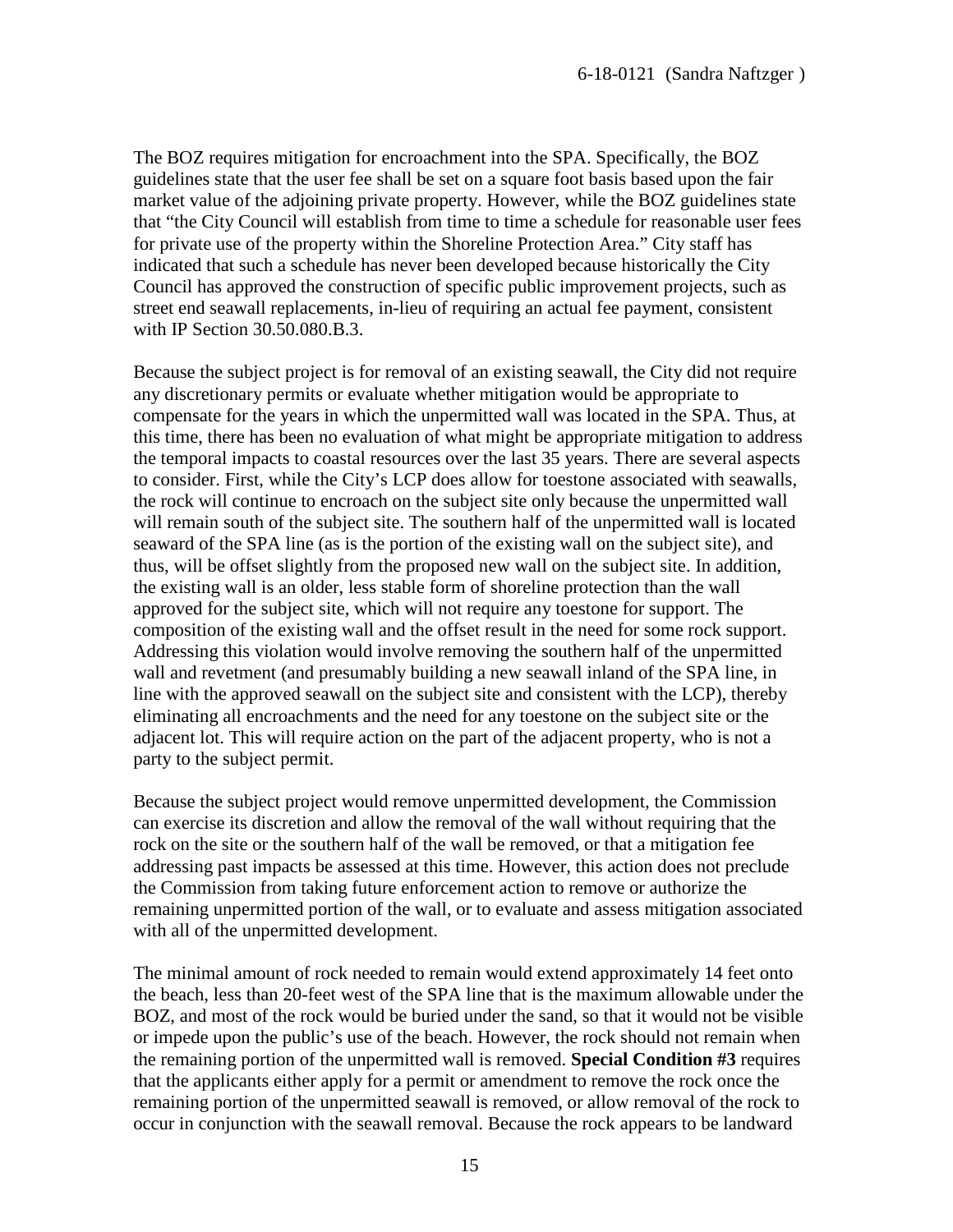of the Mean High Tide Line, no State Lands Commission authorization is required. To ensure the preservation of public rights, **Special Condition #5** acknowledges that the issuance of this permit does not waive any public rights that may exist on the property.

The Commission typically includes special conditions addressing construction impacts and prohibiting use of public beaches, roads, parking areas, etc. as staging or storage areas during the summer beach season, and minimizing such use at other times of year whenever it approves nearshore construction projects. **Special Condition #3** addresses this concern by prohibiting overnight storage of equipment and materials in public beach or parking areas, and also by prohibiting work on weekends and during the summer. **Special Condition #4** requires the applicant to acknowledge and accept the risk of the project site location on the shoreline. In order to ensure the wall is removed as proposed, **Special Condition #6** requires that the applicant remove the existing seawall and riprap proposed for removal within 90 days of Commission action.

In summary, the Commission finds that the project, would remove an existing unpermitted seawall and most of the riprap that currently blocks access and recreation on this portion of the beach in front of the subject site. Therefore, the Coastal Commission finds the proposed development, as otherwise conditioned, is consistent with Sections 30210, 30211, and 30212 of the Coastal Act. Moreover, since the proposed development is located between the sea and first public road, the Commission, as required in Section 30604(c), additionally finds the proposal consistent with all public access and recreation policies.

## <span id="page-15-0"></span>**C. VISUAL RESOURCES**

Section 30251 of the Coastal Act states, in part:

*The scenic and visual qualities of coastal areas shall be considered and protected as a resource of public importance. Permitted development shall be sited and designed to protect views to and along the ocean and scenic coastal areas, to minimize the alteration of natural land forms, to be visually compatible with the character of surrounding areas, and, where feasible, to restore and enhance visual quality in visually degraded area …* 

In addition, the following certified LCP policy provides guidance:

*Coastal Access Goal IV-C: Preserve existing views and view corridors from public vantage points to the maximum extent possible without preventing reasonable use of private property.*

Removal of the existing unpermitted seawall and riprap will improve the visual quality of the area. Although a new seawall will be constructed at the site, it will be further inland and will not require the support of any new rock. Therefore, the Coastal Commission finds the proposed seawall removal, as conditioned to address other concerns, will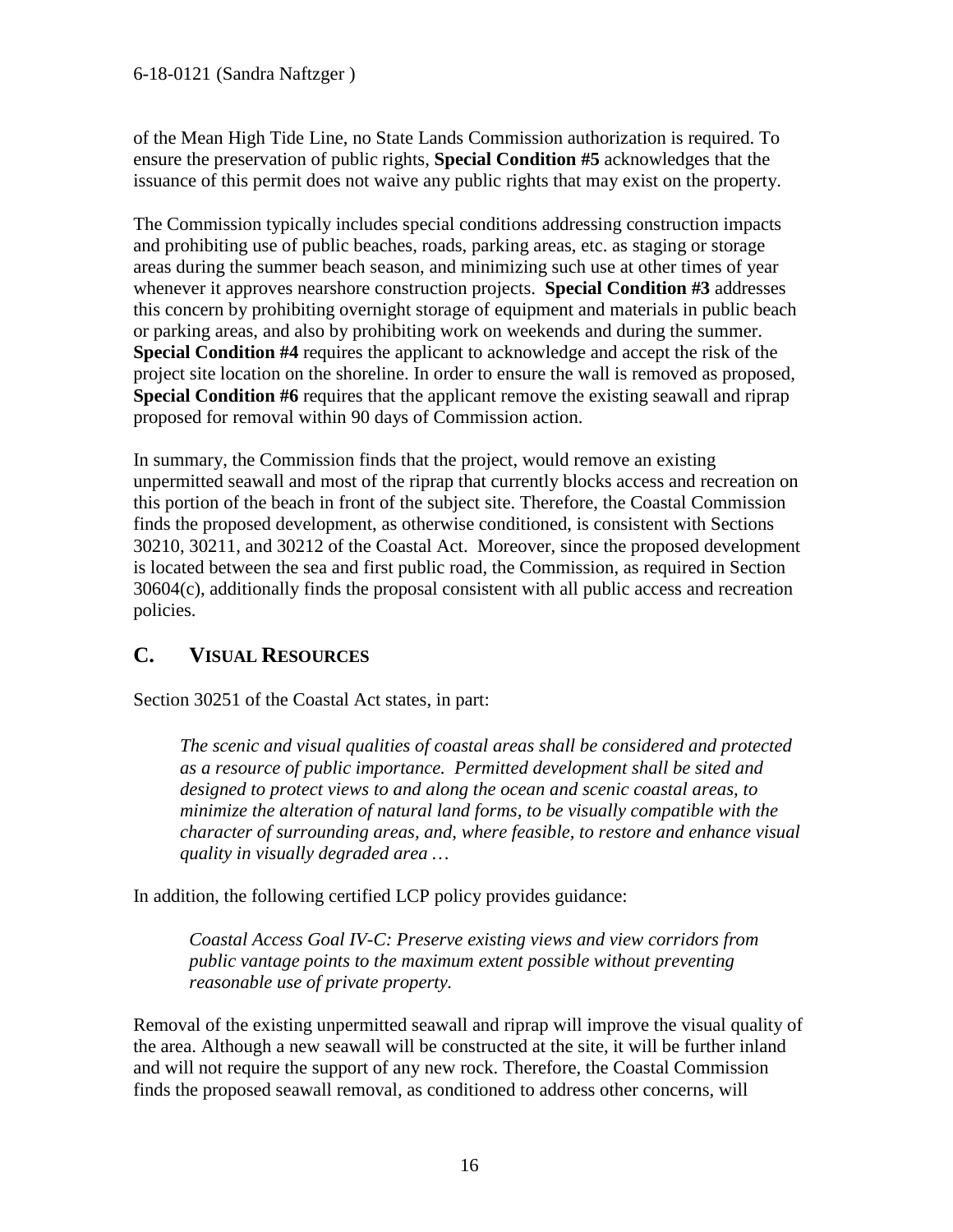improve the scenic resources of the beach front, consistent with Section 30251 of the Coastal Act.

## <span id="page-16-0"></span>**D. UNPERMITTED DEVELOPMENT**

Construction of the existing shoreline protection was originally authorized through an emergency coastal development permit (6-83-551-G). The emergency permit was approved for the subject site and the lot just to the south at 2902 Ocean Front, which at the time were under the same ownership. There is no record that the applicant ever applied for a follow-up coastal development permit to retain the emergency work and make it permanent. Since the wall was built, the lots have passed into separate ownership; the subject lot is currently owned by 2920 LLC, with Sandra Vickers Naftzger as its manager. The lot to south is owned by Natalie Naftzger Davis & The Phillip Allen Davis & Natalie Naftzger Trust. The proposed project involves removal of the portion of the wall located on the northern of the two lots at 2920 Camino del Mar, and the majority of the riprap, but approximately 98 sq.ft. of rock will remain in order to support the remaining portion of the unpermitted wall. Thus, while the subject permit will remove a portion of the unpermitted development, in part because some unauthorized development will remain on the adjacent lot, and further for the reasons noted below, the violation associated with the original emergency permit is not being resolved through this permit action.

Commission enforcement staff is currently reviewing the violation on the site in order to determine how best to resolve it. As noted above, even removal of all of the unpermitted development would not address the fact that the wall and rock has been encroaching on the beach and impacting sand supply and public access and recreation for 35 years. Thus, it may be appropriate to assess mitigation for the impacts that have occurred up until this point. Furthermore, the violation may be subject to fines and penalties. Nevertheless, as discussed above, the proposed project to remove the northern half of the unpermitted wall and most of the revetment is an improvement over the existing situation. Thus, staff is recommending approval of the project, but Commission review and action on this permit will not resolve the violations identified in this section, and future enforcement action may be forthcoming. Commission review and action on this permit application does not constitute a waiver of any legal action with regard to the alleged violations nor does it constitute an admission as to the legality of any development undertaken on the subject sites without a coastal permit. Consideration of this application by the Commission has been based solely upon the Chapter 3 policies of the Coastal Act, with the certified LCP acting as guidance.

To ensure that the unpermitted development component of this application is resolved in a timely manner, **Special Condition #1** requires that the subject permit issue upon Commission approval. **Special Condition #6** requires the applicant to remove the unpermitted seawall and riprap proposed for removal within 90 days of Commission action on this permit. As of July 1, 2018, the filing fee for projects (in this case, removal of the wall and most of the riprap) with a development cost of up to \$100,000 is \$3,627. Because the project involves retention of unpermitted development, the permit is 5 times the fee that would otherwise be required, or \$18,135. As the application was submitted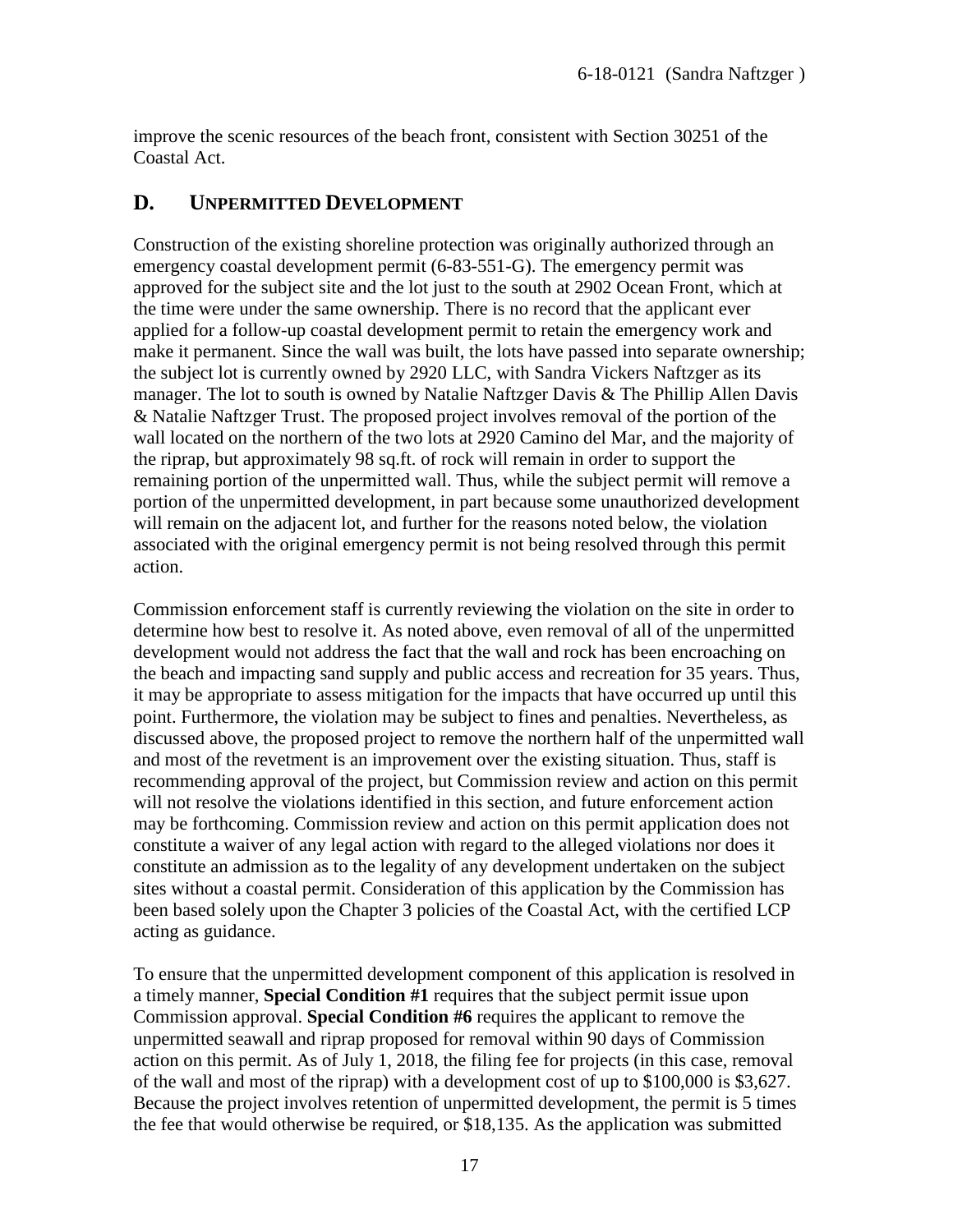with a fee of \$3,501, an additional \$14,634 is required from the applicant. **Special Condition #7** requires that the full fee be submitted prior to commencement of construction and within 60 days of Commission action. Should the applicant not comply with all of the Special Conditions in the time allotted, the applicant may be subject to enforcement action to require compliance with the approved permit conditions. Only as conditioned is the proposed development consistent with the Coastal Act.

# <span id="page-17-0"></span>**E. LOCAL COASTAL PLANNING**

Section 30604(a) also requires that a coastal development permit shall be issued only if the Commission finds that the permitted development will not prejudice the ability of the local government to prepare a Local Coastal Program (LCP) in conformity with the provisions of Chapter 3 of the Coastal Act. In this case, such a finding can be made.

In 1988, the citizens of Del Mar passed the Beach Preservation Initiative (BPI) establishing a Beach Overlay Zone Ordinance (BOZ) and delineating a Shoreline Protection Area (SPA), which were later incorporated into the City's LCP certified in 2001 (IP Section 30.50). With very few exceptions, the SPA line coincides with the western property line of beachfront homes and marks the boundary between public and private lands. In this case, the applicant owns to the mean high tide line.

The proposed project removes a seawall located seaward of the SPA line. Because the development is located seaward of the SPA line, it is within the Coastal Commission's area of original jurisdiction pursuant to Section 30613 of the Coastal Act and Chapter 3 of the Coastal Act is the legal standard of review, with the certified LCP used as guidance. As conditioned, the proposed project is consistent with all applicable Chapter 3 policies of the Coastal Act and the certified LCP. Thus, the proposed development will not prejudice the ability of the City of Del Mar to continue to implement its certified LCP.

# <span id="page-17-1"></span>**F. CALIFORNIA ENVIRONMENTAL QUALITY ACT**

Section 13096 of the Commission's Code of Regulations requires Commission approval of Coastal Development Permits to be supported by a finding showing the permit, as conditioned, to be consistent with any applicable requirements of the California Environmental Quality Act (CEQA). Section 21080.5(d)(2)(A) of CEQA prohibits a proposed development from being approved if there are feasible alternatives or feasible mitigation measures available which would substantially lessen any significant adverse effect which the activity may have on the environment.

The City prepared an Addendum to the 1998 Certified Program EIR for the BOZ to address demolition of existing seawalls/shoreline protection devices and construction of new BOZ-compliant seawalls at four private, beachfront properties, including the proposed project. Based on information contained in the Addendum, the City determined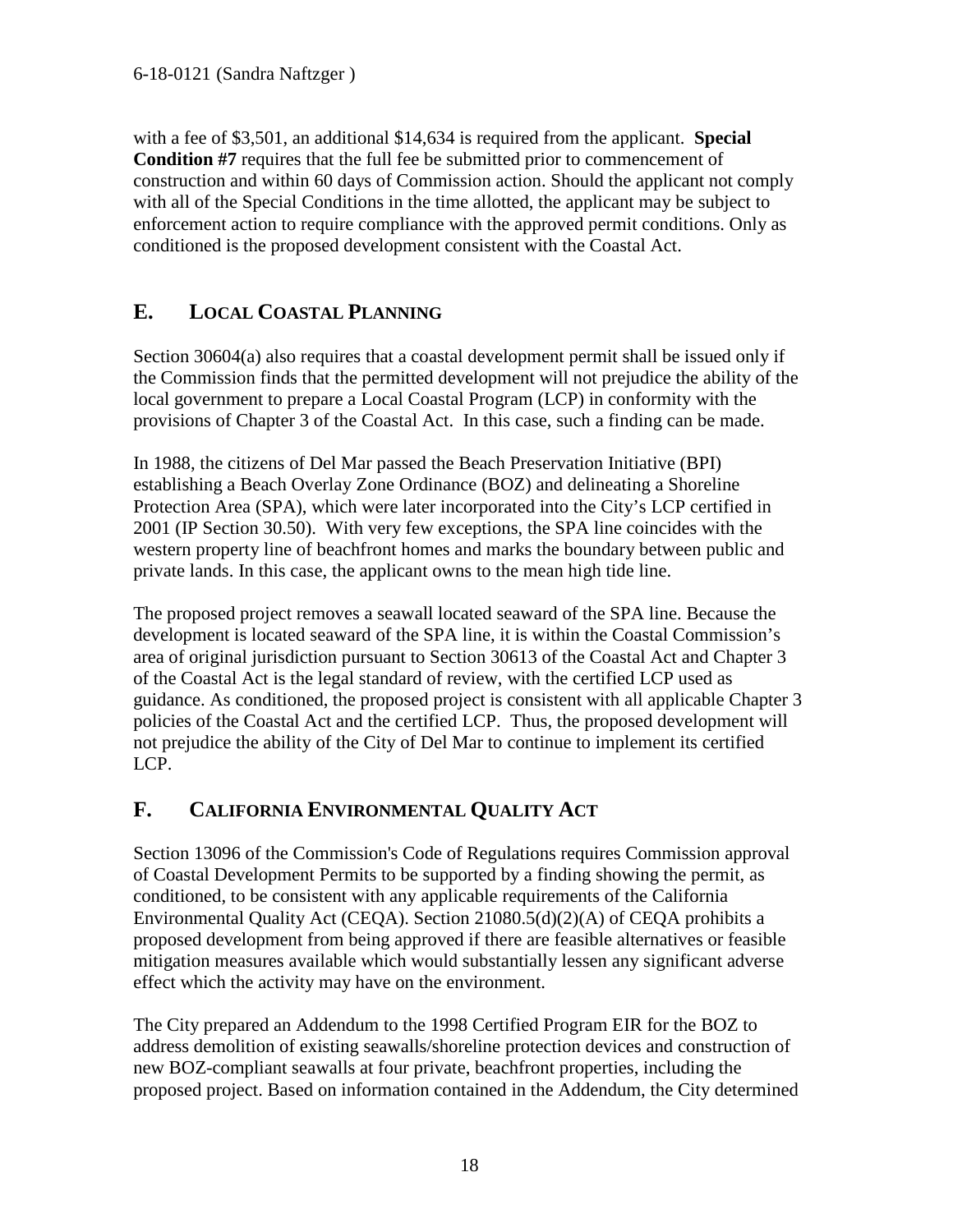that the proposed project would not result in any new environmental impacts or substantially change the severity of the impacts identified in the Program EIR.

The proposed project has been conditioned in order to be found consistent with the Chapter 3 policies of the Coastal Act. Mitigation measures will minimize all adverse environmental impacts. As conditioned, there are no feasible alternatives or feasible mitigation measures available which would substantially lessen any significant adverse impact which the activity may have on the environment. Therefore, the Commission finds that the proposed project is the least environmentally-damaging feasible alternative and can be found consistent with the requirements of the Coastal Act to conform to CEQA.

(G:\San Diego\Reports\2018\6-18-0121 Naftzger Seawall Removal stf rpt.docx)